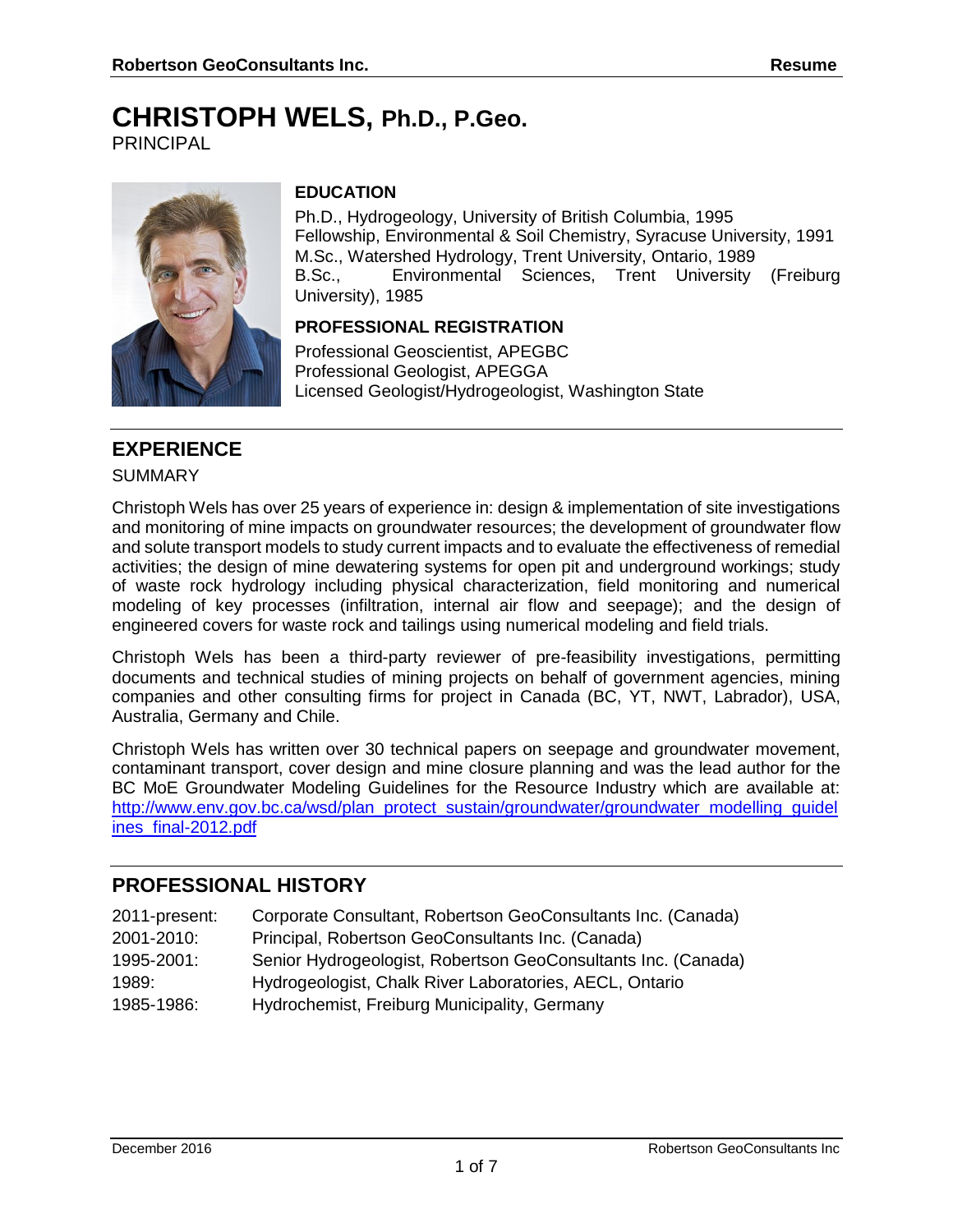# **PROJECT EXPERIENCE (SELECTED STUDIES)**

#### GROUNDWATER IMPACT & SEEPAGE CONTROL STUDIES

#### *Las Tortolas Mill Site, Chile (2010-present) for Anglo American Chile (AACH)*

- Detailed site characterization program (drilling and installation of monitoring wells) to delineate the seepage plume downstream of the Main Dam of the Las Tortolas TSF and the El Bosque irrigation areas
- Develop and calibrate groundwater flow and solute transport models for two dams and the entire facility to assess future groundwater impacts and seepage interception options
- Design of seepage interception systems for the Muro Principal, Muro Oeste and the El Bosque areas

#### *El Soldado Mine Site, Chile (2010-present) for Anglo American Chile (AACH)*

- Detailed site characterization program (drilling and installation of monitoring wells) to delineate the seepage plume from the El Torito TSF in the Estero de Cobre valley
- Develop and calibrate groundwater flow and solute transport models to assess future groundwater impacts and seepage interception options
- Design of seepage interception system for the El Torito TSF

#### *Granites Gold Mine, Australia (2006 - present) for Newmont Australia*

- Complete detailed site characterization to evaluate impacts on local groundwater due to historic seepage from tailings storage facilities (paddock TSFs and backfilled open pits)
- Develop 3D groundwater flow and solute transport model to assess future migration of seepage plume at the Granites;
- Design & implement seepage recovery systems for GTD01/03 and Bunkers Hill TSFs

#### *Faro Mine, Yukon Territory (2004 - 2009) for Deloitte Touche (Interim Receiver on behalf of Federal Government of Canada)*

- Assess acid rock drainage from waste rock piles and design seepage interception system
- Develop water & load balance model for Rose Creek Tailings Storage Facility
- Design groundwater interception system for impacted alluvial aquifer (using pumping tests and 3D MODFLOW model)

#### *Faro Mine, Yukon Territory (2009 - present) for Yukon Government (Assessment & Abandoned Mines)*

- Technical Advisor for AAM on all hydrogeological aspects of Faro Mine Remediation Project
- Annual groundwater quality and SIS performance reviews
- Design & implementation of NFRC winter drilling program, including installation of seepage interception wells downgradient of Intermediate Dump (near rock drain)

## TAILING WATER BALANCE STUDIES

#### *Steepbank and Millenium Mine, Ft McMurray, Alberta (2010 - 2014) for Suncor Energy Ltd.*

- Perform water balance studies to understand the drying and consolidation of polymerized mature fine tailings (TMFT) using laboratory and field tests
- Assist Suncor in planning and operation of its Tailings Reductions Operations (TRO)
- Assist Suncor in monitoring and management of monitoring data
- Optimize tailings management to reduce water losses and make-up requirements

#### *El Abra Mine, Chile (2012) for ARCADIS (Freeport MacMoran)*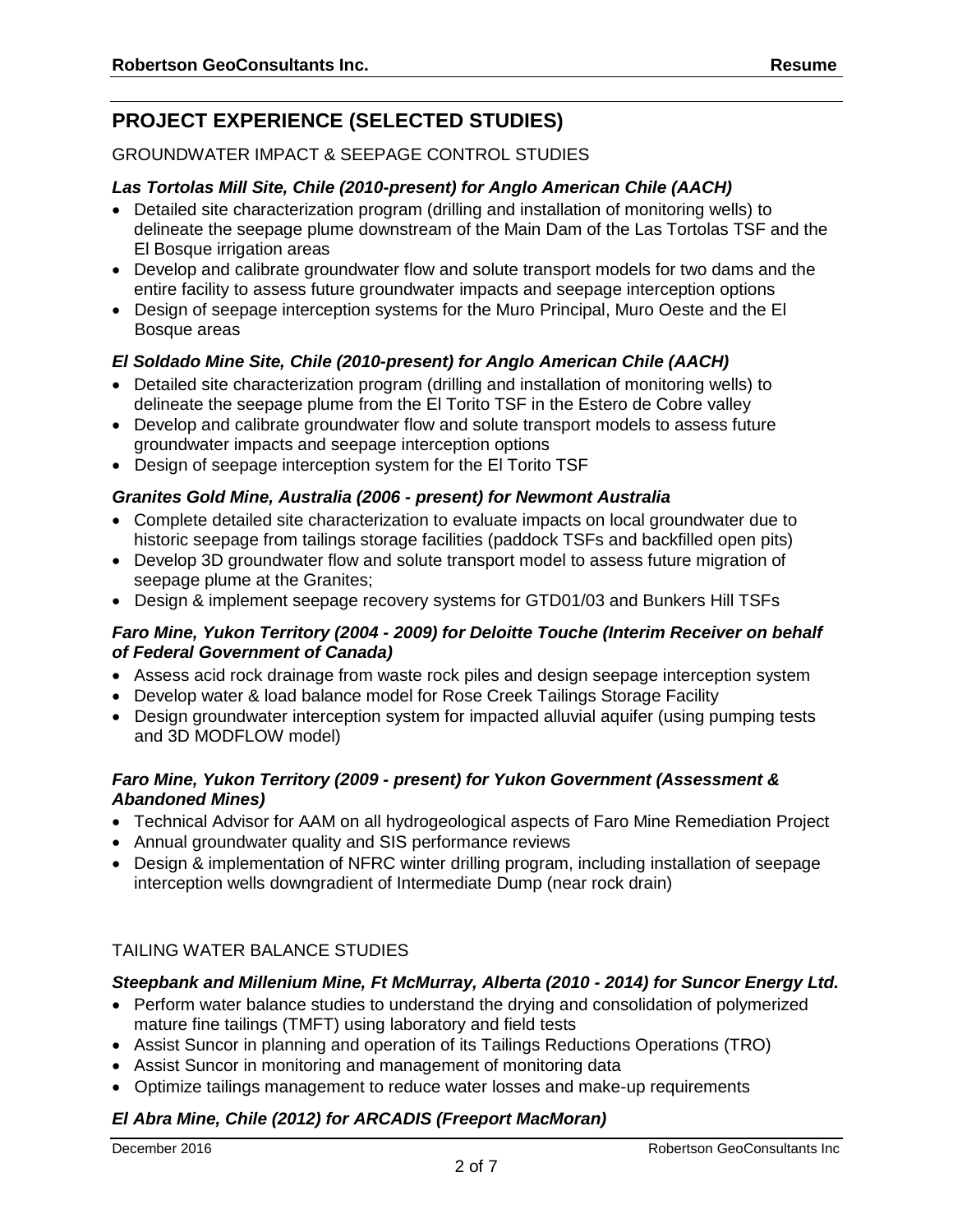- Review and interpret tailings characterization program (laboratory)
- Predict tailings consolidation and seepage from tailings impoundment over life-of-mine (250 ktpd over 24 years)
- Review predictions of water make-up requirements for alternative tailings management options (thickened tailings vs sand-slimes splitting)

## *Escondida Mine, Chile (2007 - 2009) for BHP Billiton*

- Review historic and proposed future tailings management for Laguna Seca TSF
- Design & implement a tailings characterization program (in-situ and laboratory)
- Develop and calibrate a water balance model for Laguna Seca TSF to assess water losses and make-up requirements
- Optimize tailings management to reduce water losses and make-up requirements

## *Chuquicamata Mine, Chile (2001 - 2003) for Codelco*

- Review historic and proposed future tailings management for Tranque de Talabre
- Design & implement a tailings characterization program (in-situ and laboratory)
- Develop and calibrate a water balance model for Tranque de Talabre to assess water losses and make-up requirements
- Optimize tailings management to reduce water losses and make-up requirements

## MINE CLOSURE PLANNING

## *Myra Falls Mine, Vancouver Island (2013 - present) for Nyrstar*

- Design & implementation of a detailed hydrogeological site characterization program
- Design seepage interception system for Lynx TDF
- Develop site-wide water & load balance model
- Evaluate alternative closure scenarios from a hydrological, hydrogeological and geochemical viewpoint

## *Rum Jungle Abandoned) Mine Site, Australia (2010 - present) for NT Dept. of Mines & Energy (Australia)*

- Design & implementation of a detailed hydrogeological site characterization (incl. drilling, well installations, and hydraulic testing)
- Groundwater flow and groundwater quality monitoring to assess impact of ARD on East Finnis River and local bedrock aquifer(s)
- Development of a 3D groundwater flow & solute transport model to assess current seepage conditions and contaminant loading to the East Finniss River and the local aquifer(s)
- Assessment of alternative closure strategies using the 3D groundwater flow & solute transport model

## *Los Bronces & El Soldado Mines, Chile (2013 – 2014) for Anglo American Sur*

- Develop conceptual mine closure strategies for Los Bronces Mine and associated Las Tortolas tailings storage facility
- Develop conceptual mine closure strategies for El Soldado Mine
- Assess hydrological, hydrogeological and geochemical data gaps for mine closure planning for Los Bronces, Las Tortolas and El Soldado

## *Mt Morgan (Abandoned) Mine Site, Australia (2003 - 2010) for Qld. Dept Natural Resources (Australia)*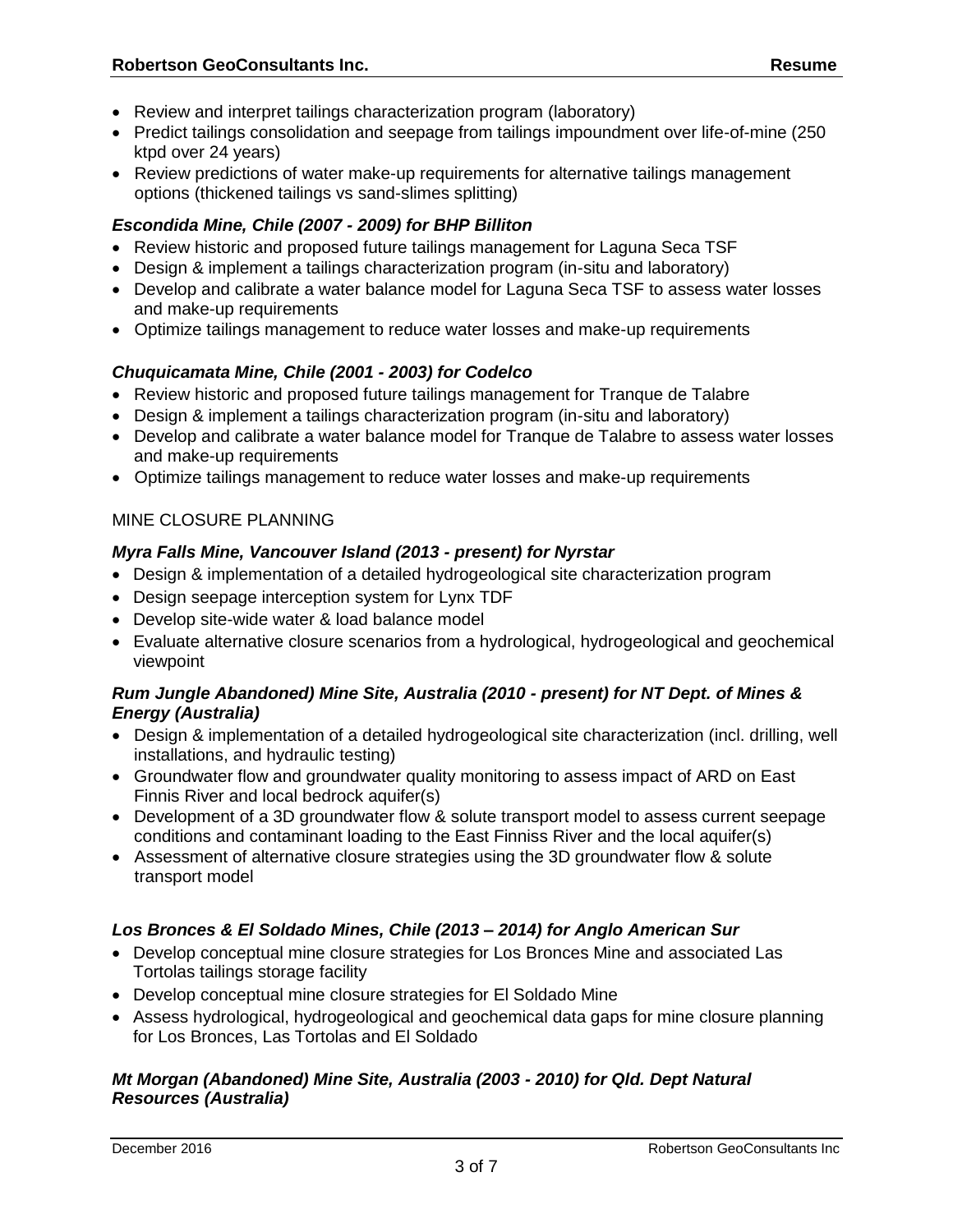- Design & implementation of a detailed hydrogeological site characterisation (incl. drilling, well installations, and hydraulic testing)
- Groundwater flow and groundwater quality monitoring to assess impact of ARD on Dee River and local aquifer
- Development of a 3D groundwater flow model to assess current seepage conditions and contaminant loading to the Dee River and the local aquifer(s)
- Assessment of alternative closure strategies using the 3D groundwater flow model

## *Giant Mine, NWT (2001 - 2006) for SRK Canada and DIAND*

- Participation in "Hydrogeological Expert Meetings" to review and critique hydrogeological studies carried out at the Giant Underground Gold Mine prior to 2001;
- Participation in hydrogeological studies in support of the Arsenic Trioxide Management Study;
- Development of a 3D groundwater flow model (as senior supervisor) to assess current groundwater conditions at the Giant Underground Mine and to evaluate closure options (reflooding, partial reflooding etc.);

## *Woodcutters Mine, Northern Territories, Australia (2000 - 2009) for Newmont Australia.*

- Hydrogeological field investigation (drilling) and design of a groundwater monitoring program
- Development of a 3D groundwater flow and transport model (using MODFLOW & MT3D) to assess reflooding of underground workings/open pit and post-closure groundwater quality
- Development of a 2D seepage model (using HYDRUS) to determine fate of seepage from waste rock pile
- Assistance in the development of closure criteria & post-closure monitoring

## THIRD-PARTY REVIEW

## *Codelco Tailings Dam Review Panel, Chile (2016) for Codelco*

- Member of Review Panel for Codelco's 3 large copper tailings dams (Talabre, Caren, and Ovejeria TSF)
- Responsible for technical review of hydrogeological studies related to seepage and seepage mitigation at Talabre, Caren and Ovejeria TSF
- Responsible for technical review of groundwater models developed for each TSF to assess seepage mitigation and contaminant transport in local aquifer(s)

## *Ovejeria Tailings Facility, Chile (2012-2014) for Codelco*

- Technical review of hydrogeological studies aimed at characterizing seepage from the Ovejeria TSF into downstream groundwater system
- Technical review of field trials and groundwater modeling aimed at identifying and designing seepage control strategies (pump-back, clean water injection)
- Review of international groundwater quality standards for sulphate

## *Goro Nickel Mine, New Caledonia (2012-2014) for Vale New Caledonia*

- Hydrogeology expert member of Technical Review Board advising VNC on
- Design, construction & operation of Kwe West Residue Storage Facility
- Design of Post-Kwe residue storage facility
- Seepage and contaminant transport in local (karst) hydrogeology

## *McArthur River Mine, Northern Territory (2015) for NT Dept. of Mines & Energy (Australia)*

- Review of current groundwater impacts & groundwater management practices
- Review of hydrogeological aspects of Mine Closure Plan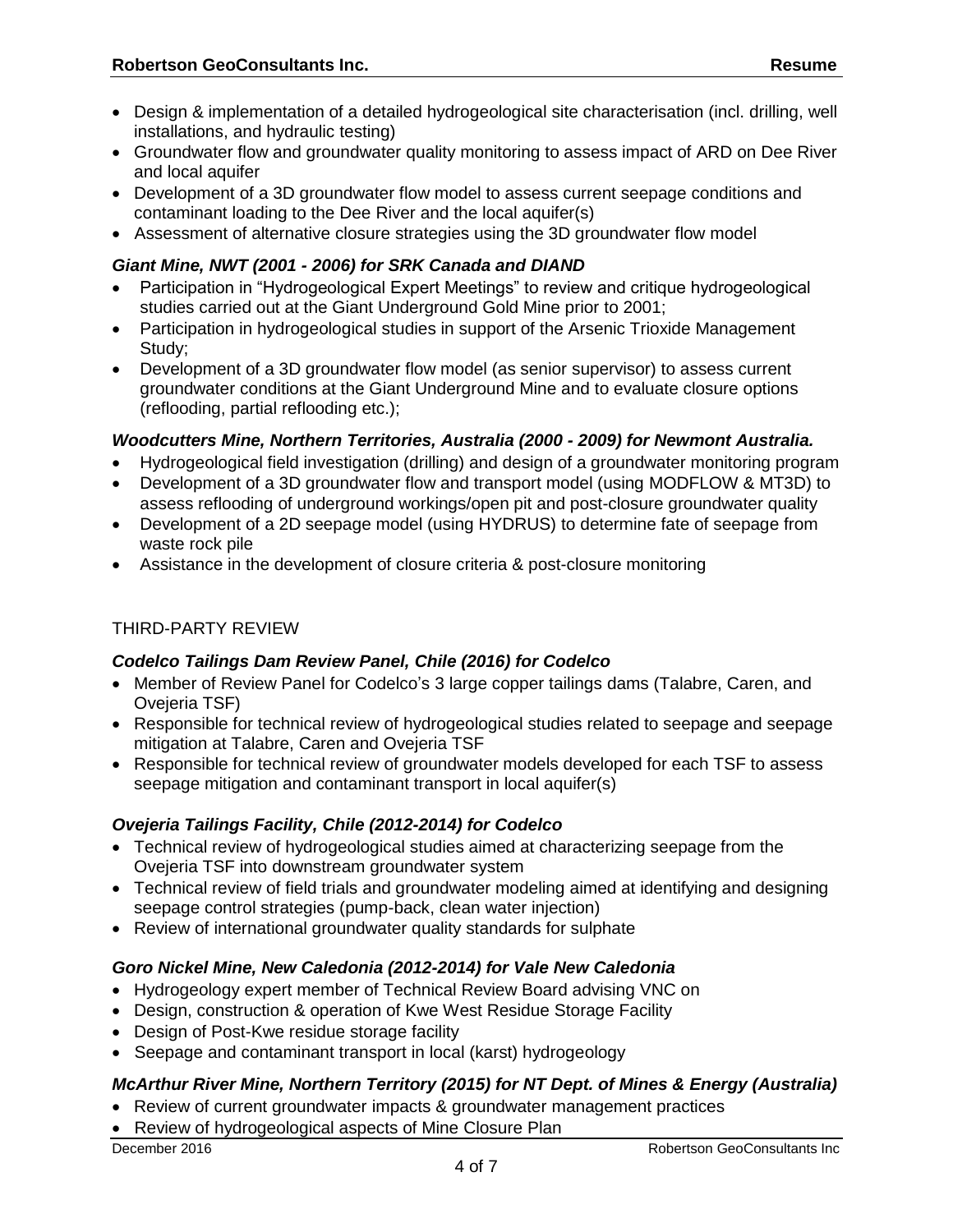## *Red Chris Mine, Canada (2012-present) for Imperial Metals Mining*

- Independent third-party review of hydrogeological studies completed for permitting of the Red Chris mining project
- Member of Independent Engineering Review Panel (IERP) for Red Chris TSF

#### *Abandoned Mines in Yukon Territory, Canada (2011-present) for Dept. of Energy, Mines and Resources, Yukon Government*

- Technical advisor to the Yukon Government on hydrogeological issues related to care & maintenance and closure of abandoned mines in the Yukon Territory
- Review of technical studies on seepage mitigation and performance reviews of existing seepage interception systems at the Anvil Range Mining Complex ("Faro Mine")

## *Morrison Project, Canada (2011-2012) for BC Environmental Assessment Office*

- Independent third-party review of hydrogeological studies completed in support for BC EA of the Morrison mining project, including:
	- Hydrogeological baselines studies
	- Groundwater modeling to predict dewatering of open pit
	- Groundwater modeling to predict seepage and contaminant loading from proposed tailings storage facility, waste rock and backfilled pit (post-closure)

## *Collahuasi Mine, Chile (2010-2014) for X-Strata, Anglo American, and Mitsui*

- Technical review of three groundwater models developed by Collahuasi's consultants to predict future groundwater extraction from Coposa basin, Michincha basin and Rosario Pit
- Assess feasibility and risks of groundwater supply for mine expansion to 160 ktpd

# **SELECTED PUBLICATIONS**

Wels, C., Mackie, D., and Scibek, J. (2012). "Guidelines for Groundwater Modelling to Assess Impacts of Proposed Natural Resource Development Activities". Prepared for the BC Ministry of Environment, Water Protection & Sustainability Branch, April 2012.

Wels., C., P.R. Ferguson, and M. Fawcett (2012), "Numerical Groundwater Flow Modeling at the historic Rum Jungle Mine Site, northern Australia", In proceedings of Tailings and Mine Waste '12, Keystone, CO, USA, 15-17 October, 2012.

Ferguson, P., C. Wels, and M. Fawcett, 2011, "Current Groundwater Quality Conditions at the historic Rum Jungle mine site, Northern Territory (Australia)", In proceedings of Tailings and Mine Waste '11, Vancouver, B.C., 6-9 November, 2011, pp. 709-719.

Wels, C. and R. Zapata, 2010, "Assessment of Tailings Seepage from In-pit Tailings Storage Facility Using a 3D Groundwater Flow Model", Paper presented at Mine Closure 2010, June 2010, Santiago, Chile.

Zapata R. Wels, C. and J. Bourne 2010, "Assessment of Post-Closure Flooding of Potentially Acid-Generating (PAG) Waste Rock Backfilled into Bonanza Ledge Open Pit, Canada", Paper presented at Mine Closure 2010, June 2010, Santiago, Chile.

Wels, C., Laura Findlater and Chris McCombe, 2009, "Contaminant Load Balance Study for Mount Morgan Mine, QLD, Australia". Paper presented at Securing the Future and 8th ICARD, June 23-26, 2009, Skellefteå, Sweden.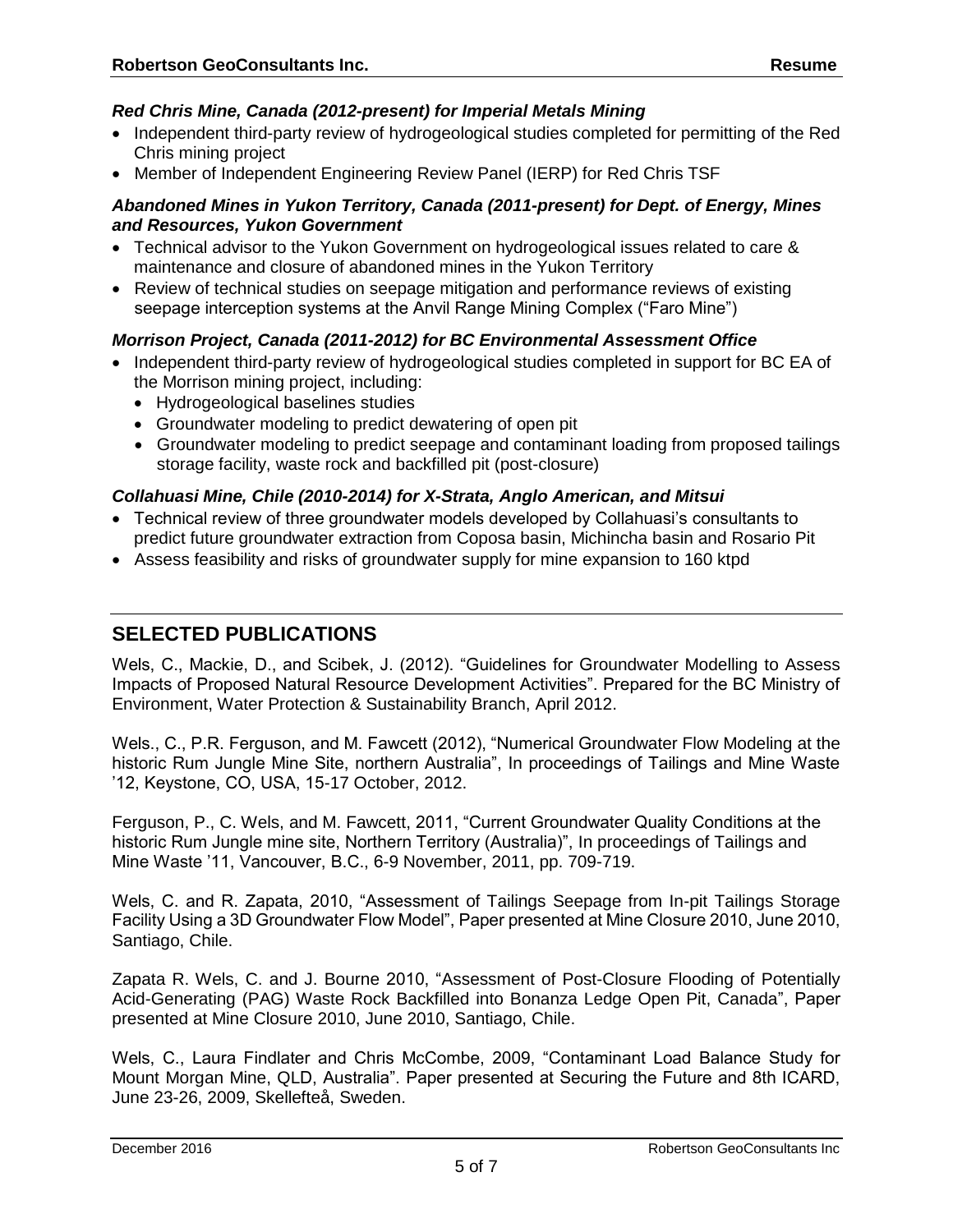Wels, C. and Laura-Lee Findlater, 2009, "Groundwater Modeling as a Tool for Closure Planning: Prediction of Zinc Transport for Alternative Cover Scenarios". Paper presented at Securing the Future and 8th ICARD, June 23-26, 2009, Skellefteå, Sweden.

Wels, C., Findlater, L., and C. McCombe, "Assessment of Groundwater Impacts at the Historic Mount Morgan Mine Site. Queensland, Australia. In proceedings of the  $7<sup>th</sup>$  International Conference on Acid Rock Drainage, St Louis, MO, 26-30 March 2006.

Wels, C., Robertson A. MacG., Madariaga, P.M., 2004, "Water Recovery Study for Pampa Pabellon Tailings Impoundment, Collahuasi, Chile". In proceedings of the 11th Annual Conference on Tailings and Mine Waste, Vail, Colorado, USA, 10-13 October, 2004.

Wels, C., Findlater, L., Shaw, S. and Laurencont, T., 2004, "Mt Morgan Mine - A Case Study of ARD Impacted Groundwater". In proceedings of Mine Water 2004 - Process, Policy and Progress, Newcastle upon Tyne, United Kingdom, 20-24th September, 2004, pp. 235-245.

Wels, C. and Robertson, A. MacG, 2003, "Conceptual model for estimating water recovery in tailings". In proceedings of the 10th International Conference on Tailings and Mine Waste, Vail, Colorado, USA, 12-15 October, 2003, pp. 87-94.

O'Kane, M., and C. Wels, 2003, "Mine Waste Cover System Design – Linking Predicted Performance to Groundwater and Surface Water Impacts", In proceedings of the Sixth International Conference on Acid Rock Drainage, Cairns, Queensland, Australia, 14-17 July, 2003, pp. 341-350.

Shaw, S., Wels, C., Robertson, A., Fortin, S., and B. Walker, 2003, "Background characterization study of naturally occurring acid rock drainage in the Sangre de Cristo Mountains, Taos County, New Mexico", In proceedings of the Sixth International Conference on Acid Rock Drainage, Cairns, Queensland, Australia, 14-17 July, 2003, pp. 605-616.

Wels, C., Lefebvre, R., and A. Robertson, 2003. "An Overview of Prediction and Control of Air Flow in

Acid-Generating Waste Rock Dumps", In proceedings of the Sixth International Conference on Acid Rock Drainage, Cairns, Queensland, Australia, 14-17 July, 2003, pp. 639-650.

Wels, C., 2002. "Use of Waterloo barrier in progressive reclamation of hydrocarbon plume", Proceedings of 55th Canadian Geotechnical and 3rd Joint IAH-CNC and CGS Groundwater Specialty Conferences, Niagara Falls, pp. 537-544, October 20-23, 2002.

Wels, C., S. Fortin, and S. Loudon, 2002. "Assessment of store-and-release cover for Questa tailings facility, New Mexico", Proceedings of 9th International Conference on Tailings & Mine Waste, Fort Collins, pp. 459-468, January 27-30, 2002.

Wels, C., S. Loudon and S. Fortin, 2002. "Factors influencing net infiltration into mine rock piles at Questa Mine, New Mexico", Proceedings of 9th International Conference on Tailings & Mine Waste, Fort Collins, pp. 469-478, January 27-30, 2002.

Shaw, S., C. Wels, A. Robertson, and G. Lorinczi, 2002. "Physical and geochemical characterization of mine rock piles at the Questa Mine, New Mexico", Proceedings of 9th International Conference on Tailings & Mine Waste, Fort Collins, pp. 447-458, January 27-30, 2002.